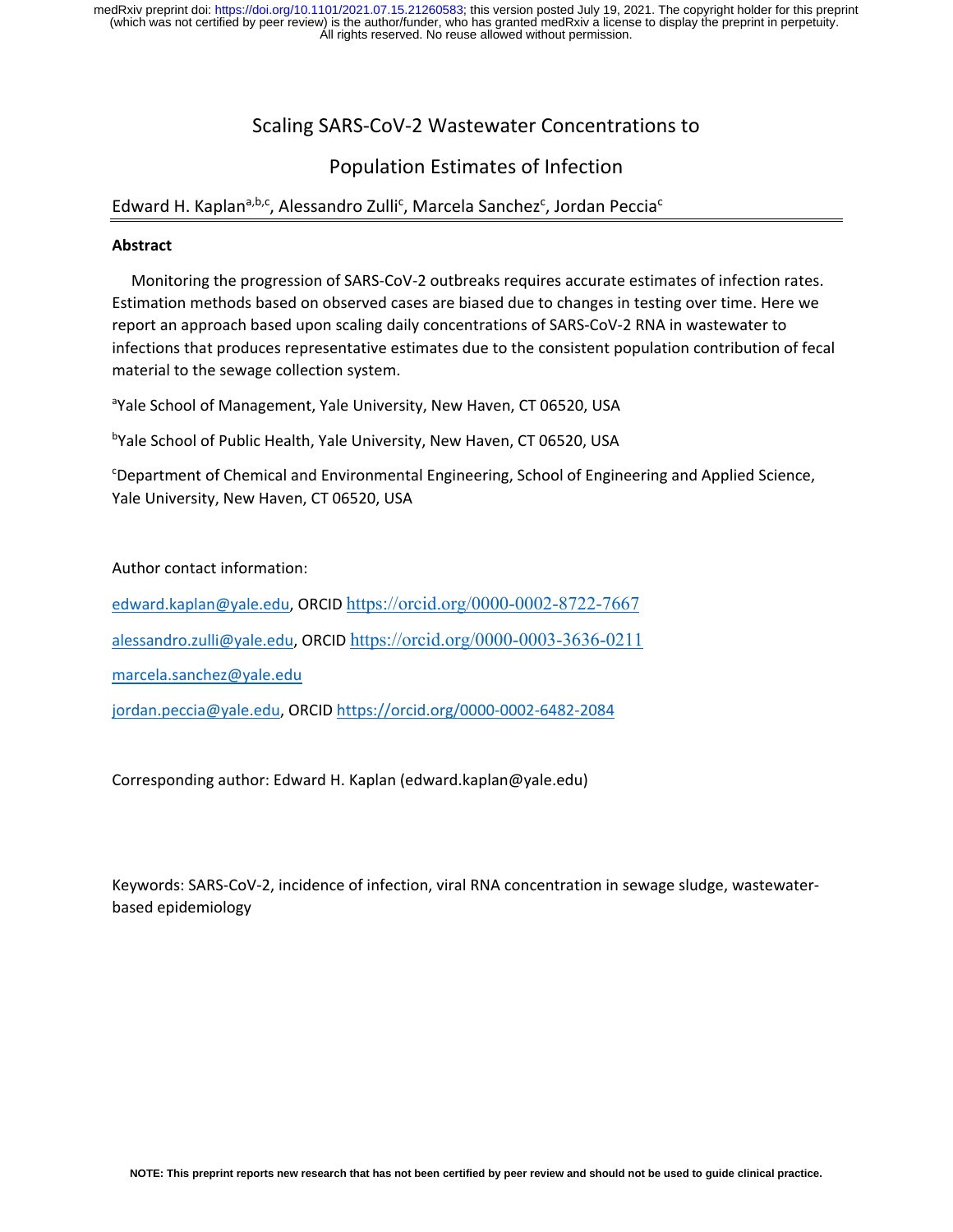Estimating the fraction of individuals infected in coronavirus outbreaks is of first‐order importance in monitoring epidemic progress and evaluating interventions meant to slow transmission. Given the lack of repeated representative COVID‐19 testing over time, researchers have attempted to estimate SARS‐ CoV-2 incidence from lagging indicators of infection including clinically diagnosed cases, hospitalizations, and deaths<sup>1,2,3,4,5</sup>. Even if the lags from infection until the occurrence of diagnosed COVID-19 cases, hospitalizations, or deaths can be estimated over time, such indicators still depend upon time‐varying and non‐representative observations due to temporal changes in the rates and targeting of COVID‐19 testing, hospital admission and treatment policies, and undercounting of deaths from COVID‐19.

 Recognizing these difficulties, we initiated daily sampling at a wastewater treatment plant (WWTP) serving a mid‐sized US municipality with the goal of obtaining a representative view of local coronavirus outbreaks. Nucleic acid was extracted from primary sewage sludge and the concentration of SARS‐CoV‐2 RNA was determined. Such RNA concentrations provide a proportional measure of the extent of infection in the community given the population's consistent discharge of fecal material into the local sewage collection system. We previously reported daily SARS-CoV-2 wastewater concentrations during the March 2020 epidemic wave in this community<sup>6</sup>, and via an epidemic model with an assumed SARS-CoV‐2 shedding distribution, reported the associated reproductive number *R0* and cumulative incidence of infection<sup>7</sup>.

 Based upon this previous work, we implement a simple model enabling estimation of the fraction of the population infected over time directly from the RNA concentrations in sewage sludge. The incidence of infection is determined from the start of the pandemic in Connecticut USA (March 19,2020) through May 31, 2021, and results are compared to three independently developed estimates based on cases, hospitalizations, and deaths.

 Figure 1a reports the total and positive daily number of COVID‐19 tests conducted on the residents of the four towns served by the WWTP. These data demonstrate the large increase in testing as the pandemic progressed, while the positive test results illustrate the two major COVID‐19 waves experienced in the area with the second wave yielding higher daily case rates over a longer duration compared to the first. Figure 1b plots SARS‐CoV‐2 RNA concentration measured in sewage sludge over this same time period. This figure also shows two waves of infection. Unlike the number of positive tests, note that for the wastewater data the first wave, though shorter in duration, peaks at concentrations similar to the second wave. This demonstrates that the early lack of testing impacted the accuracy of reported COVID‐19 case information.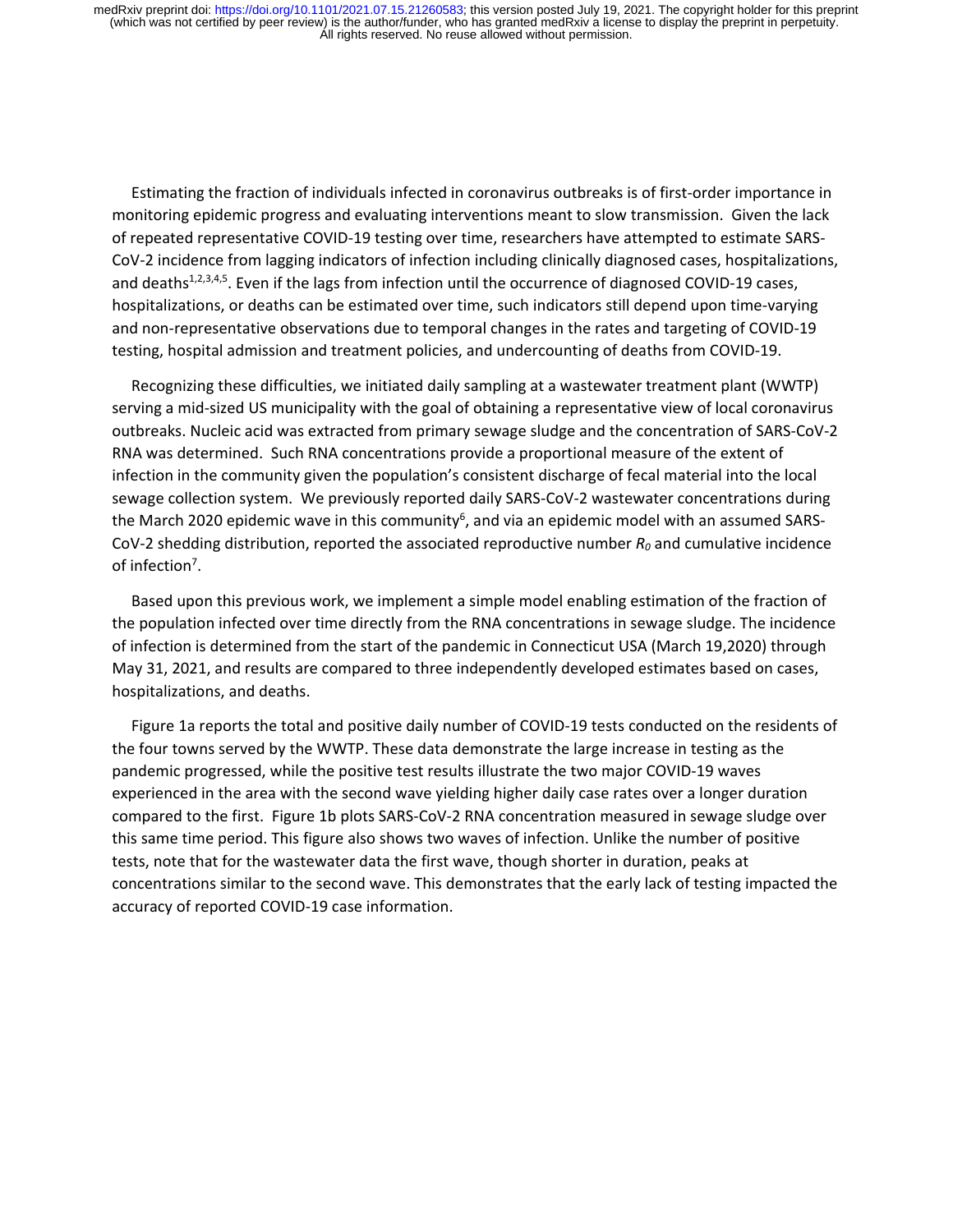

**Figure 1(a):** total and positive COVID‐19 tests over time. **(b)** SARS‐CoV‐2 RNA wastewater concentration (copies/mL sludge).

 Applying equation (1) (see Methods) to the data contained in Figure 1b yields the cumulative fraction infected in the population over time (Figure 2). We estimate that 33.6% (95% CI [24.3%, 42.9%]) of the population was infected by May 22, 2021. Figure 2 also shows point estimates for the cumulative fraction of the population infected in New Haven County (which subsumes the treatment plant population) produced by three computationally intensive statistical models using completely different methods and data sources including COVID-19 cases and deaths<sup>3</sup>; cases, deaths, hospitalizations, and close-contact measures deduced from cell phone geolocation data<sup>4</sup>; and deaths alone<sup>5</sup>. These models demonstrate strikingly similar shapes to and bracket the results of the wastewater‐based estimates. Model 1 (ref. <sup>3</sup>) hugs the wastewater model's upper 95% confidence limit, Model 2 (ref. <sup>4</sup>) hugs the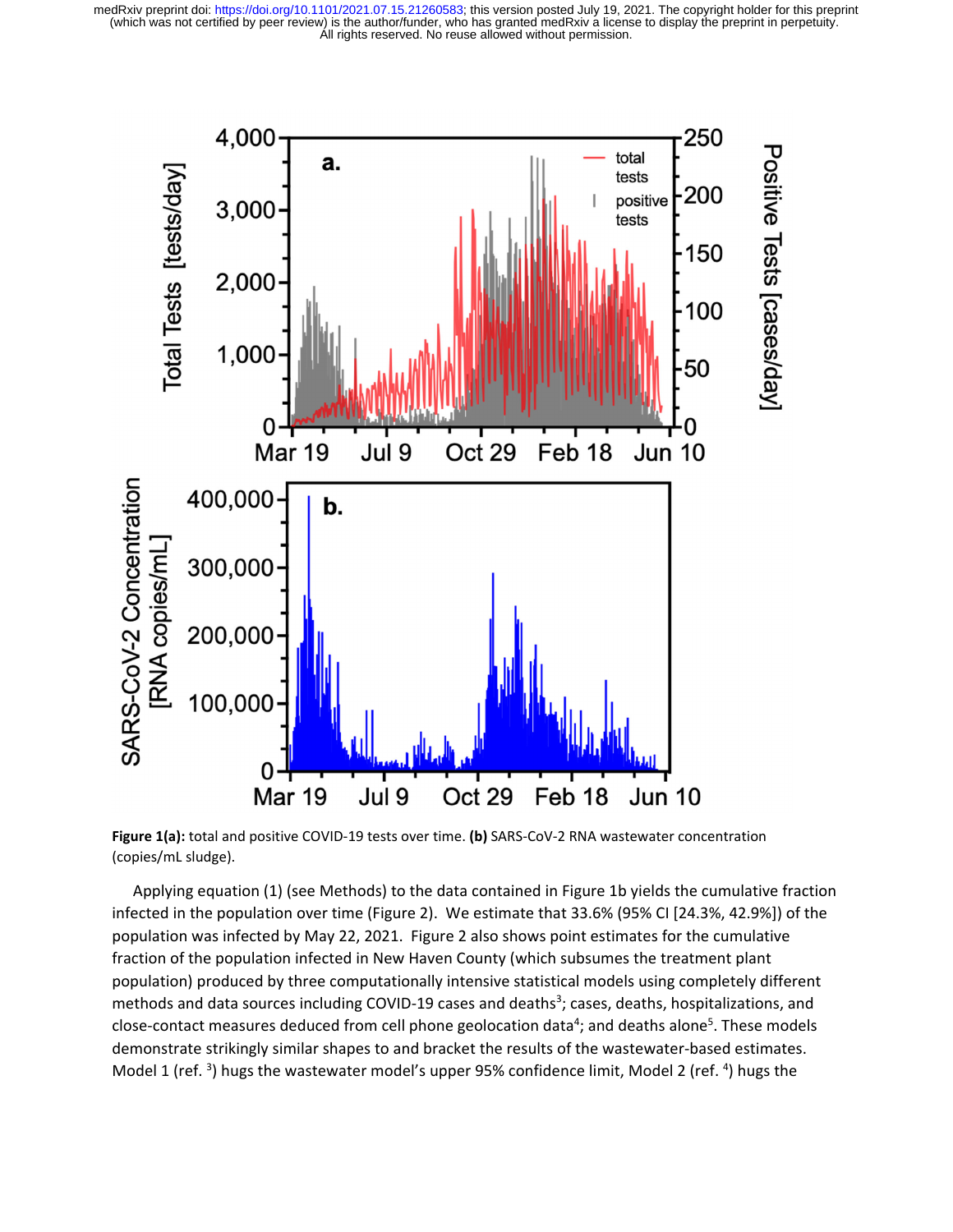

wastewater model's lower 95% confidence limit, and Model 3 (ref. <sup>5</sup>) falls just beneath the pointestimate trajectory of equation (1).

**Figure 2:** Estimated cumulative incidence of infection with 95% CIs in the population served by the WWTP based on the SARS‐CoV‐2 RNA concentrations shown in Figure 1b using equation (1). Also shown are cumulative incidence estimates for New Haven County produced by three different statistical models. While all four models show similar trajectories over time, the estimates from equation (1) are the middle of the range exhibited by the other models.

The utilization of wastewater‐based epidemiology surged during the COVID‐19 pandemic with applications to outbreak detection and tracking temporal trends<sup>8,9,10</sup>. This report presents a major advance for wastewater surveillance by using a simple scaling model to directly estimate the fraction of persons in a population infected over time from SARS‐CoV‐2 RNA concentrations in wastewater. This approach circumvents problems with non‐representative sampling inherent in models based on diagnosed cases, hospitalizations, or deaths, and in principle can be applied in any location where continuous wastewater sampling over time is possible.

#### **Methods**

 The number of total tests and confirmed and probable COVID‐19 cases was provided by the Connecticut Department of Public Health (CT DPH).

 SARS‐CoV‐2 RNA concentrations were quantified in the primary sludge of the New Haven, CT, USA wastewater treatment plant, which serves 200,00 residents. Nucleic acid was extracted using commercial kits (Qiagen, RNeasy Powersoil Total RNA kit and Zymo, Quick‐RNA Fecal/Soil Microbe Microprep). Nucleic acids were measured by spectrophotometry, the concentration adjusted to 200 ng L‐1 (NanoDrop, Thermo Fisher Scientific) and SARS‐CoV‐2 RNA concentrations were quantified through one‐step qRT‐PCR kit (BioRad iTaq™ Universal Probes One‐Step Kit) using SARS‐CoV‐2 N1 and N2 primer sets for quantification in accordance with previously described protocols<sup>6,11</sup>. Further details regarding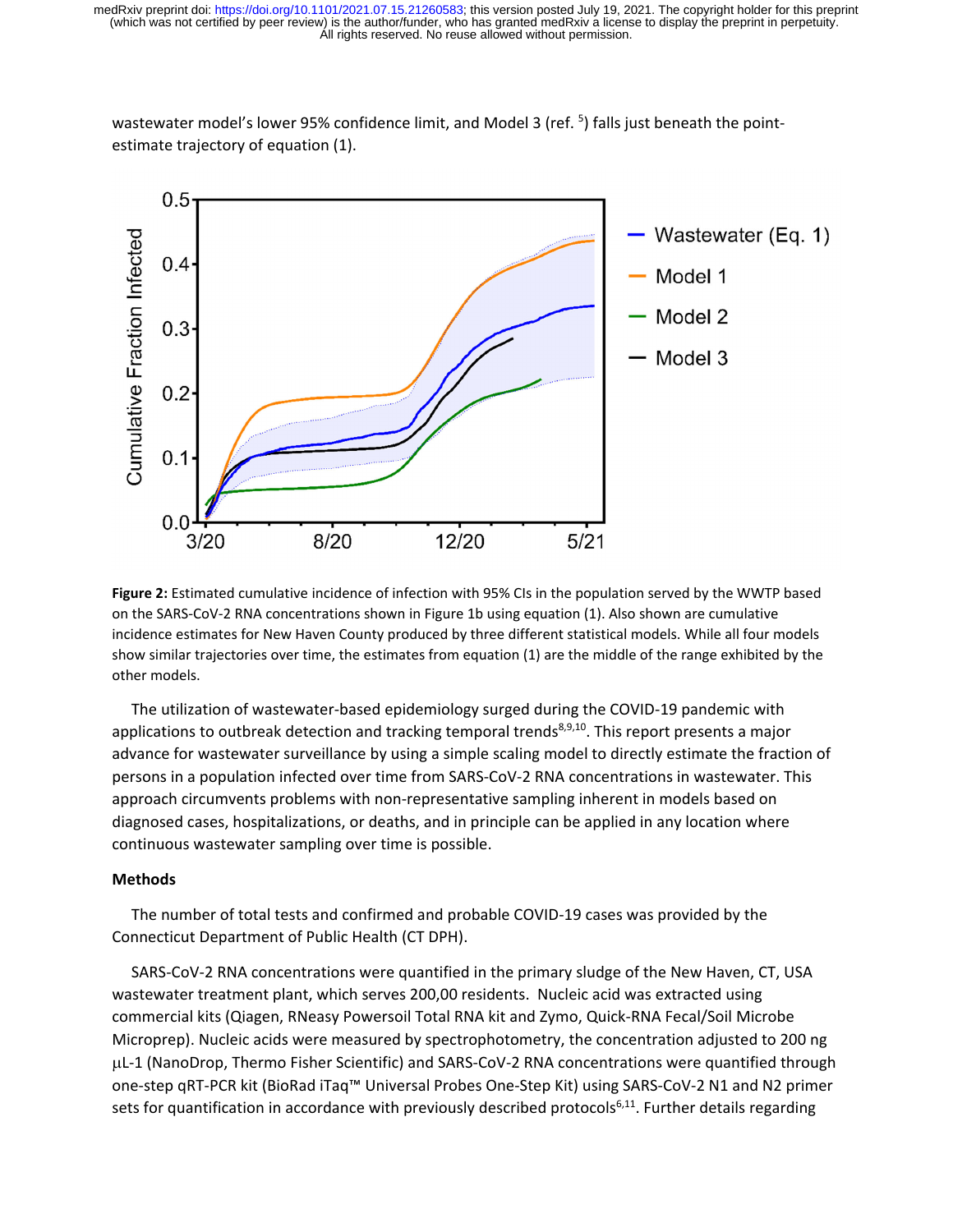the construction of the SARS‐CoV‐2 RNA concentration dataset appear in the Supplementary Information.

 The concentration of SARS‐CoV‐2 RNA in sewage sludge lags the population incidence of SARS‐CoV‐2 in accord with the generation time distribution (also referred to as the shedding load distribution) from infection to transmission, the mean of which is approximately 9 days<sup>7,12</sup>. Letting  $\pi_t$  denote the fraction of the population that is newly infected on day *t* (the incidence of infection) and ℓ denote the mean generation lag, the SARS‐CoV‐2 RNA concentration measured on day *t*, *Zt*, should approximately reflect the incidence of infection ℓ days earlier, that is, *Zt* ≈ *k*π*t*‐ℓ where *k* is the constant of proportionality, and consequently the cumulative fraction of the population infected by the end of day t, given by  $C_t$  =  $\sum_{j=0}^t \pi_j$ , should approximately follow  $\mathcal{C}_t=k'\sum_{j=0}^t Z_{j+\ell}$  where  $k'$ =1/ $k$  is the constant of proportionality scaling SARS‐CoV‐2 RNA concentration to infections per person. Given the cumulative number of infections  $C_{t^*}$  as of some particular date  $t^*$ , let  $S_t = \sum_{j=0}^t Z_t$  denote the cumulative sludge RNA observed through day *t*. Then the scaling constant k' can be evaluated from the relation  $C_{t^*} = k' S_{t^* + \ell}$  yielding  $k' = C_{t^*}/S_{t^*+\ell}$ . Substituting back into the equation for cumulative incidence up to an arbitrary day *t* yields  $C_t = (C_{t^*}/S_{t^*+\ell}) \times S_{t+\ell}$ . The cumulative incidence of infection in the 200,000 population served by the WWTP treatment plant was previously estimated as  $|C_{t^*}|$  = 9.3% (95% CI [0.0643, 0.1217]) as of  $t^*$ = May 1, 2020 with a mean generation lag of 8.9 days which we round up to  $\ell$  = 9 (ref.  $\bar{\ }$ ). Substituting yields our scaling of cumulative RNA concentration to cumulative incidence shown in Figure 2 as

$$
C_t = 0.093 \times S_{t+9}/S_{t^*+9}.
$$
 (1)

Confidence intervals follow from the variance of  $C_t$  estimated via the delta method<sup>13</sup>.

### **Data Availability**

All data employed in this report are available in the Excel file contained in the Source Data.

#### **References**

- 1. Reese, H. et al., Estimated incidence of coronavirus disease 2019 (COVID‐19) illness and hospitalization—United States, February–September 2020. *Clinical Infectious Diseases* **72**, e1010–e1017 (2021). https://academic.oup.com/cid/article/72/12/e1010/6000389 (accessed 14 July 2021).
- 2. Reiner Jr., R. et al., Modeling COVID‐19 scenarios for the United States. *Nature Medicine* **27**, 94– 105 (2021). https://www.nature.com/articles/s41591‐020‐1132‐9 (accessed 14 July 2021).
- 3. Chitwood, M. H. et al., Reconstructing the course of the COVID‐19 epidemic over 2020 for US states and counties: results of a Bayesian evidence synthesis model. Preprint at *medRxiv* https://www.medrxiv.org/content/10.1101/2020.06.17.20133983v2 (2021, accessed 14 July 2021).
- 4. Morozova, O., Li, Z. R. & Crawford, F. W. One year of modeling and forecasting COVID‐19 transmission to support policymakers in Connecticut. Preprint at *medRxiv* https://www.medrxiv.org/content/10.1101/2020.06.12.20126391v3 (2021, accessed 14 July 2021).
- 5. Gou, Y. About covid19-projections.com https://covid19-projections.com/about/ (2021, accessed 14 July 2021).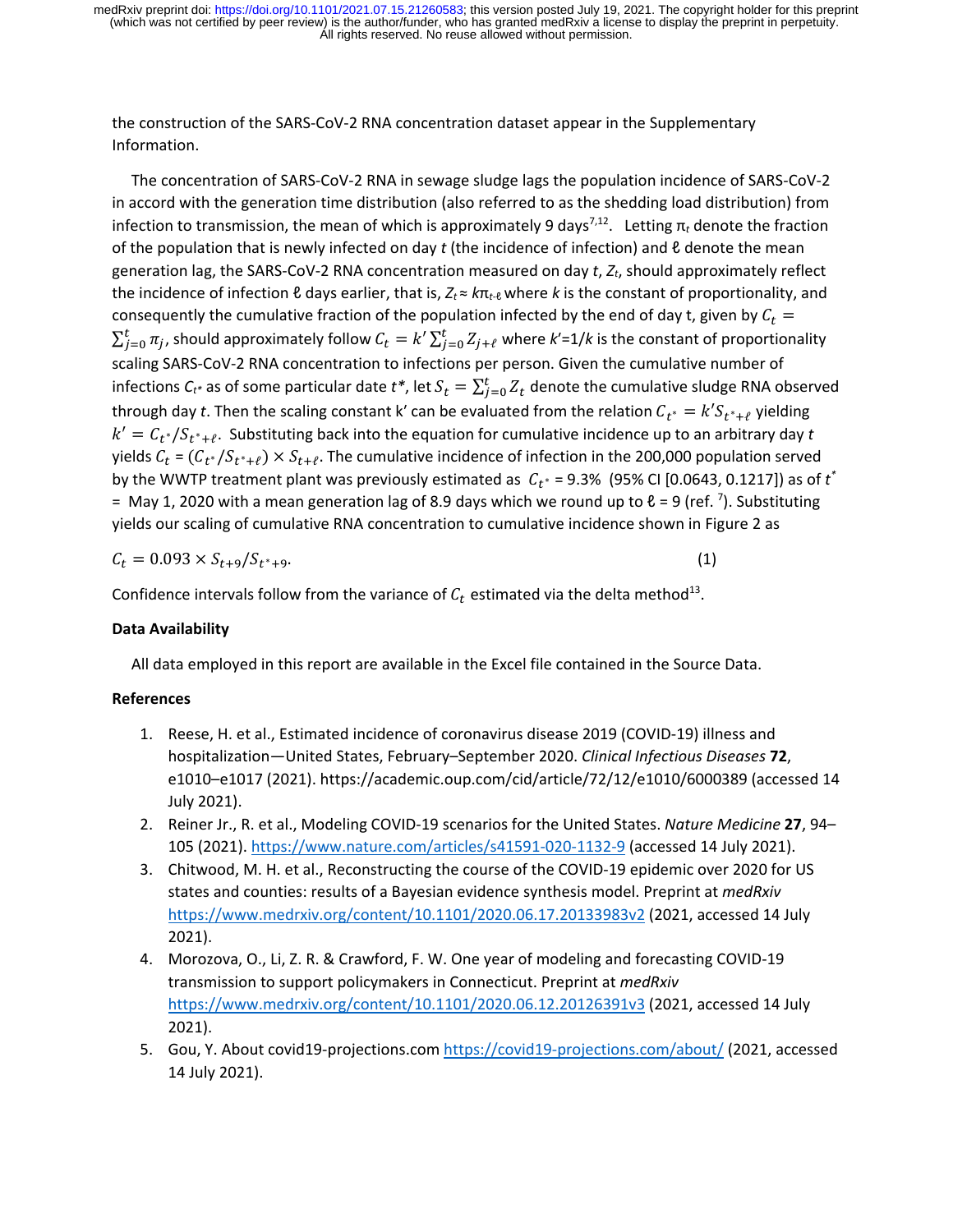- 6. Peccia, J. et al. Measurement of SARS‐CoV‐2 RNA in wastewater tracks community infection dynamics. *Nature Biotechnology* **38**, 1164–1167 (2020). https://www.nature.com/articles/s41587‐020‐0684‐z (accessed 14 July 2021).
- 7. Kaplan, E. H. et al. Aligning SARS‐CoV‐2 indicators via an epidemic model: application to hospital admissions and RNA detection in sewage sludge. *Health Care Management Science* (2020). https://link.springer.com/article/10.1007/s10729‐020‐09525‐1 (accessed 14 July 2021).
- 8. Polo, D. et al. Making waves: Wastewater‐based epidemiology for COVID‐19 approaches and challenges for surveillance and prediction. *Water Research* **186** (2020). https://www.sciencedirect.com/science/article/pii/S0043135420309398 (accessed 14 July 2021).
- 9. Zhu, Y. et al. Early warning of COVID-19 via wastewater-based epidemiology: potential and bottlenecks. *Science of The Total Environment* **767** (2021). https://www.sciencedirect.com/science/article/pii/S004896972100190X (accessed 14 July 2021).
- 10. Bivins, A. et al. Wastewater‐based epidemiology: global collaborative to maximize contributions in the fight Against COVID‐19. *Environmental Science and Technology* **54** 7754‐7757 (2020). https://pubs.acs.org/doi/10.1021/acs.est.0c02388 (accessed 14 July 2021).
- 11. Zulli, A. et al. Predicting daily COVID‐19 case rates from SARS‐CoV‐2 RNA concentrations across a diversity of wastewater catchments. Preprint at *medRxiv* https://www.medrxiv.org/content/10.1101/2021.04.27.21256140v1 (2021, accessed 14 July 2021).
- 12. Huisman, J. S. et al. Wastewater‐based estimation of the effective reproductive number of SARS‐ CoV‐2. Preprint at *medRxiv* https://www.medrxiv.org/content/10.1101/2021.04.29.21255961v1 (2021, accessed 14 July 2021).
- 13. Y. M. M. Bishop, S. E. Fienberg, P. W. Holland, *Discrete Multivariate Analysis: Theory and Practice* (MIT Press, 1975).

## **Acknowledgements**

 We thank Stephen Bart from the Connecticut Department of Public Health for assembling the COVID‐ 19 testing data for the four towns served by the WWTP. We also thank Olga Morozova and Forrest W. Crawford for sharing the cumulative incidence estimates produced by their model for New Haven County.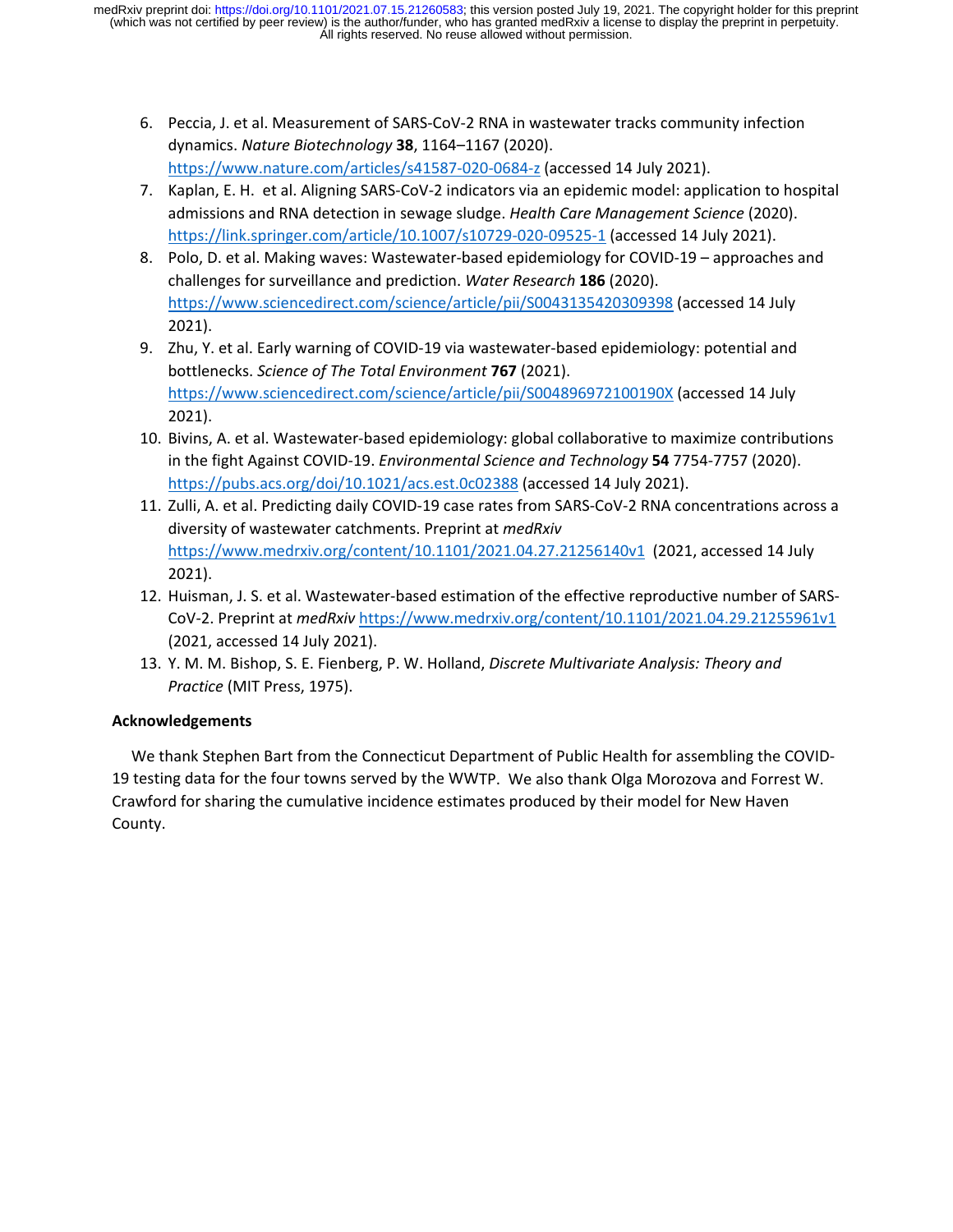### **Supporting Information**

### **Extracting SARS‐CoV‐2 RNA from Wastewater and Scaling for Consistent RNA Measurement**

From March 19, 2020 through September 30, 2020, well‐mixed primary sludge was added directly to Qiagen's RNeasey PowerSoil Total RNA commercial extraction kit<sup>1</sup>. Supply problems required us to change the RNA extraction kit used to Zymo Quick‐RNA Fecal/Soil Microbe Microprep for samples collected from October 1, 2020 to May 31, 2021<sup>2</sup>. To assure consistency between measurements based on these two different RNA extraction kits, Zymo extractions were also performed on stored samples originally analyzed with the Qiagen kit corresponding to 66 of the 74 days between March 19, 2020 and May 31, 2020 inclusive (eight of the original 74 samples were fully utilized and re‐extraction with the Zymo kit was not possible). This enabled us to covert Qiagen RNA values to equivalent Zymo measurements as follows: letting *Qt* and *Zt* denote the SARS‐CoV‐2 RNA concentrations measured with the Qiagen and Zymo kits respectively on day *t* (*t* = 1, 2,…,66), we assumed that the Zymo RNA concentration on day *t* followed a normal distribution with mean  $E(Z_t) = a + bQ_t$  and variance  $Var(Z_t) =$ *cE*(*Zt*) with the variance‐proportional‐to‐mean formulation following from prior statistical analysis of SARS-CoV-2 RNA concentrations<sup>3</sup>. The parameters *a*, *b* and *c* were estimated by maximizing the loglikelihood function

$$
\ln \mathcal{L} = -\frac{1}{2} \sum_{t=1}^{66} \left\{ \ln(c(a+bQ_t)) + \frac{(Z_t - (a+bQ_t))^2}{c(a+bQ_t)} \right\}
$$

using the Analytic Solver in Excel<sup>4</sup>. The covariance matrix of the estimated parameters was computed following standard maximum likelihood theory by inverting the negative Hessian matrix of the log likelihood function<sup>5</sup>, and standard errors were extracted as the square root of the diagonal of the covariance matrix; these computations were also performed in Excel. The estimated intercept was not statistically different from zero ( $\hat{a} = 9,180, 95\%$  CI [-6,870, 25,200]), so a model with no intercept ( $a =$ 0) was fit yielding  $\hat{b} = 4.67$  (95% CI [4.04, 5.30]) and  $\hat{c} = 30,300$  (95% CI [19,190, 41,400). The models with and without an intercept were further compared by computing twice the difference in the log likelihood values between the models yielding  $\chi^2 = 2.2$  ( $p = 0.14$  at 1 degree of freedom, not significant). Models with and without an intercept assuming that *Var(Z<sub>t</sub>)* is constant, corresponding to ordinary least squares regression analysis, were also estimated but these models produced substantially lower log likelihood values compared to the models described above (with the same number of estimated parameters) indicating substantially worse statistical fit, and were thus not considered further.